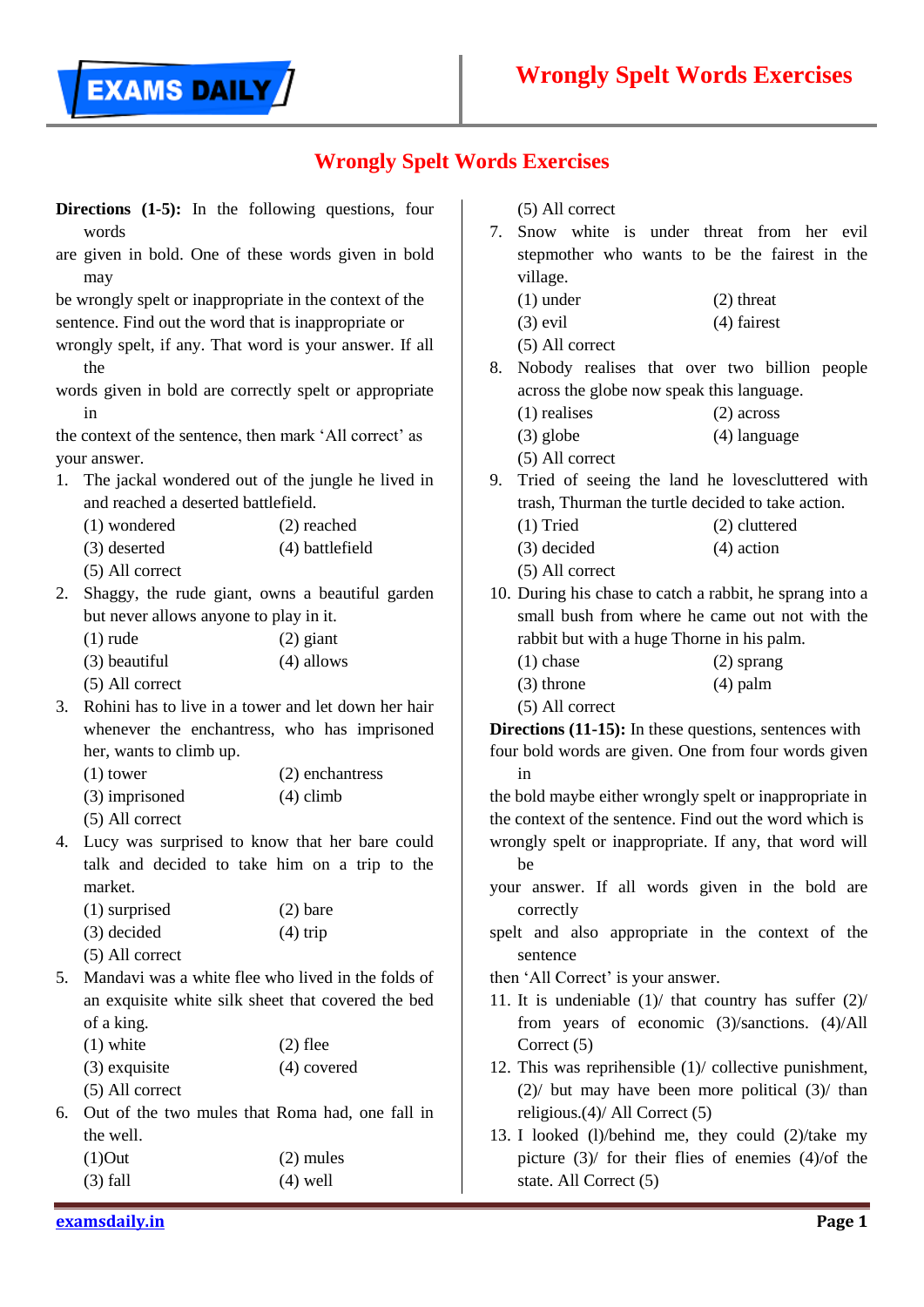

- 14. This old man dwells (l)/all alone in a very ancient (2)/house on Water Street (3)/near the sea. (4)/All Correct (5)
- 15. Peasants (l)/sneeze(2)/and so do police superintendents,  $(3)$  and sometimes even privy (4)/ councillors. All Correct (5)

**Directions (16-20):** In the following questions, a

sentence with four words in bold type is given. One of these words given in bold may be either wrongly spelt or inappropriate in the context of the sentence. Find out the word which is wrongly spelt or inappropriate, if any. That word is your answer. If all the words given in bold are correctly spelt and also appropriate in the context of the sentence, select 'All correct' as your answer

16. Now one canbye mutual fund, and other financial products such as insurance policies online.

| $(1)$ bye         | $(2)$ mutual    |
|-------------------|-----------------|
| $(3)$ products    | $(4)$ insurance |
| $(5)$ All correct |                 |

- 17. The economy is on the part to recovery and slowly but surely the banking sector will perform well.
	- (1) part (2) recovery
	- (3) surely (4) perform
	- (5) All correct
- 18. Asset Reconstruction Companies help troubled busyness by providing funds and expertise to manage better.
	- (1) help (2) troubled
	- (3) busyness (4) manage
	- (5) All correct
- 19. The Asian Development Bank has supported the government"s latest efforts to deliver quality health services to all sections of society.

| (1) supported | $(2)$ latest   |
|---------------|----------------|
| $(3)$ deliver | $(4)$ sections |

- (5) All correct
- 20. A case based discussion gives students the chance to diagnose a problem and dibate on solutions to the given situation.
	- (1) problem (2) dibate (3) solutions (4) situation
	- (5) All correct
- 21. The government has permitted foreign direct investment in detail service providersupto a limit of 50 percent.
	- (1) permitted (2) digitail
	- (3) service (4) percent
	- (5) All correct
- 22. A bank gift card is usually a prepaid card which can be used inan ATM to cheque the

balance but one cannot withdraw cash.

- (1) usually (2) prepaid
- (3) cheque (4) withdraw
- (5) All correct
- 23. He first joinned the Board of Directors two years ago and hasexpressed his concerns at various global debates
	- $(1)$  joinned  $(2)$  ago
	- (3) various (4) global
	- (5) All correct
- 24. The waste amount of information available today has created a more knowledgeable public.
	- (1) waste (2) amount (3) information (4) public
	- (5) All correct
- 25. Some of the steps taken over the late few months have made the tax return filing process simpler.
	- $(1)$  steps  $(2)$  late
	- (3) filing (4) simpler
	- (5) All correct
- 26. The RBI governor is the newly appointed vice Chairman of the Bank for International Settlements and will ocuppy the post for three years.
	- (1) governor (2) newly
	- (3) appointed (4) ocuppy
	- (5) All correct
- 27. In his new book the author argues that firms should generate value for socletie as well as shareholders.
	- (1) argues (2) generate
	- (3) value (4) societie
	- (5) All correct
- 28. You do not need to be a customer of a specific bank in order to purchase a gift card from that bank.
	- (1) need (2) customer
	- (3) specific (4) purchase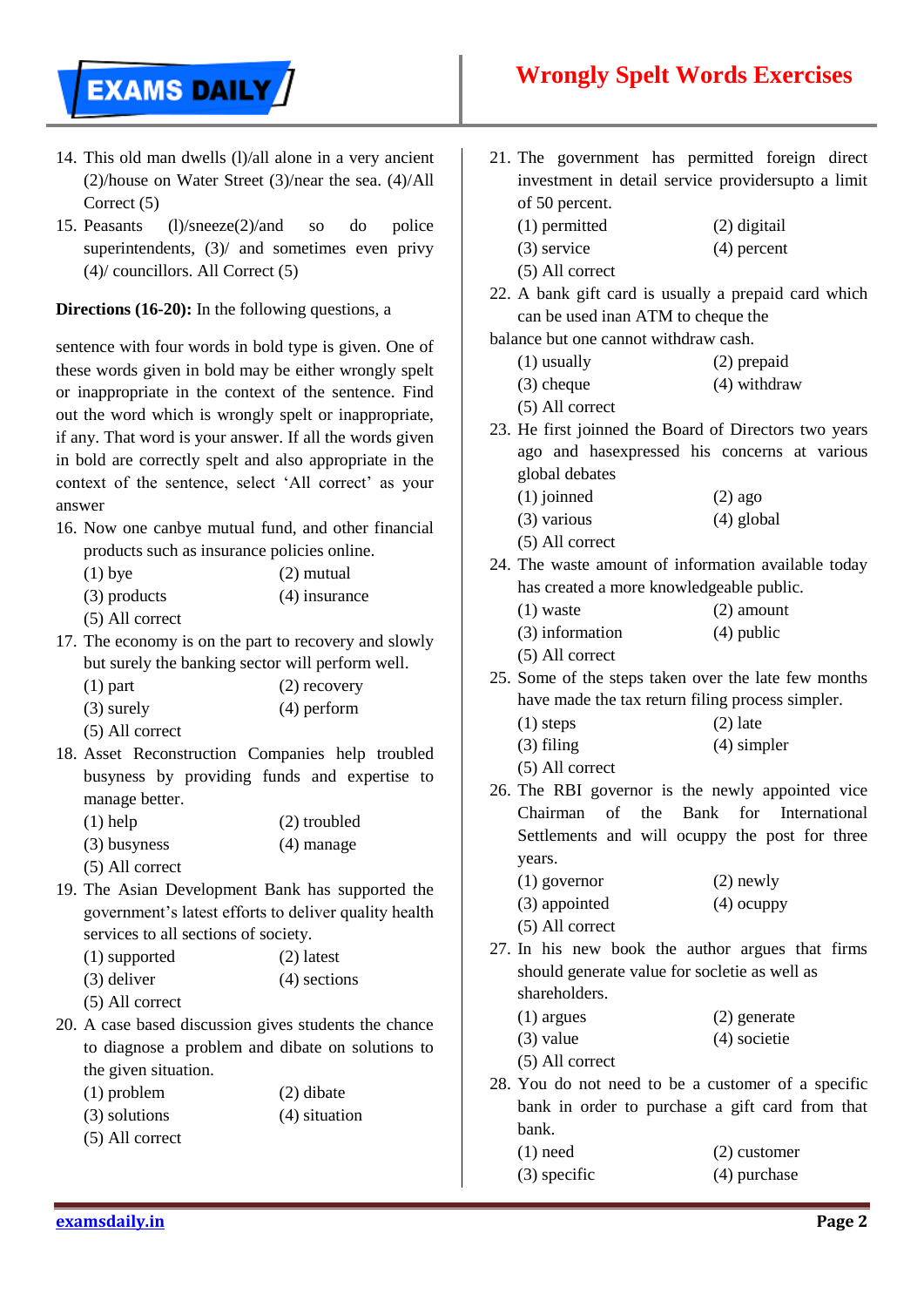

(5) All correct

- 29. To deal with the grievances of tax payers the department will set up locale committees in every region.
	- (1) deal (2) locale
	- (3) committees (4) region
	- (5) All correct
- 30. The government has eased foreign direct Investment norms crossed 15 sectors.
	- (1) eased (2) foreign
	- (3) norms (4) crossed
	- (5) All correct
- 31. Career choices are not obvius or simple to make.
	- (1) Career (2) choices
	- (3) obvius (4) make
	- (5) All correct
- 32. The government formally announced the extension of its power subsidy scheme for next finance year.
	- (1) formally (2) extension
	- (3) subsidy (4) finance
	- (5) All correct
- 33. It is a common practice nowdays in households for parents to ration out device use for specific timelimits.
	- (1) nowdays (2) households (3) ration (4) specific
	- (5) All correct
- 34. Physical remoteness, high rates of malnutrition and poor living conditions contribute to the vulnerability of people to TB.
	- (1) remoteness (2) malnutrition (3) contribute (4) vulnarability
	- (5) All correct
- 35. He was equally well know for his temper and his generosity.

| $(1)$ equally | $(2)$ know     |
|---------------|----------------|
| $(3)$ temper  | (4) generosity |

(5) All correct

**Directions (36-40):** In each of the following questions, a

sentence with four words in bold type is given. One of these four words given in bold may be either wrongly spelt or inappropriate in the context of the sentence. Find out the word which is wrongly spelt or inappropriate, if any. That word is your answer. If all the words given in bold are correctly spelt and also

appropriate in the context of the sentence, mark "All correct' as your answer.

- 36. Investors (1)/ have become more confedint (2)/ about economic recovery (3)/ because the government has announced reforms. (4)/ All correct (5)
- 37. It is expected (1)/ that RBI will slash (2)/ interest rates (3)/ before the government presence(4)/ the budget. All correct (5)
- 38. Though all stories of courage are unique (1)/ and touching, his story especially has left (2)/ a lasting  $(3)$  impression  $(4)$  on me. All correct  $(5)$
- 39. My experience  $(1)$  has shown $(2)$  that one can achiefe (3)/ whatever we want in life if we are motivated. (4)/ All correct (5)
- 40. One of the responsibilities (1)/ of the finance commission is to make recommendations (2)/ on the distribution (3)/ of expenditure between the centre and the state. (4)/ All correct (5)
- 41. Solving the energy challange (1)/ requires behaviour (2)/ change and new technological (3)/approaches (4)/ All correct (5).
- 42. Political  $(1)$  decisions  $(2)$  ought  $(3)$  to have a rationale. (4)/All correct (5).
- 43. The accomodation (1)/ though (2)/ was in a good locality (3)/ the construction (4)/ work was not good. All correct (5).
- 44. We also gained  $(1)$  ample  $(2)$  expereince  $(3)$  in the banking sector.  $(4)$  All correct  $(5)$
- 45. I have lived  $(1)$  happili  $(2)$  in my village  $(3)$  for several years now. (4)/ All correct (5).

**Directions (46-50):** In these questions, sentences with

- four bold words are given. One from four words given in
- the bold may be either wrongly spelt or inappropriate in

the context of the sentence. Find out the word which is wrongly spelt or inappropriate. If any, that word will

- be your answer. If all words given in the bold are correctly
- spelt and also appropriate in the context of the sentence
- then 'All Correct' is your answer.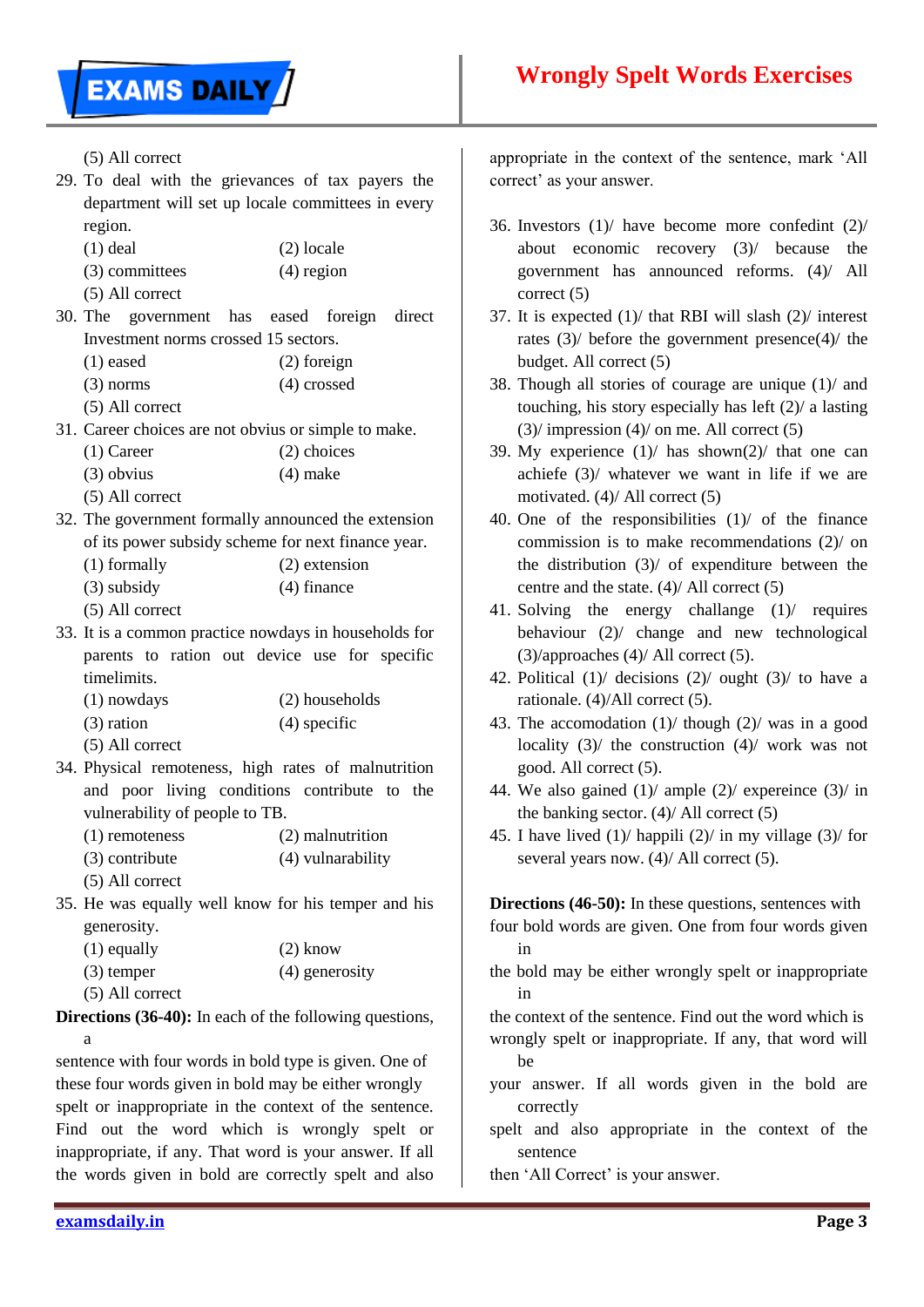

- 46. According to the management the bank is likely to perform better in the next quarter.
	- (1) management (2) likely
	- (3) perform (4) quarter
	- (5) All correct
- 47. It is difficult to gain access to the hospital because there is no permanent road.
	- $(1)$  difficult  $(2)$  gain
		- (3) access (4) permanent
		- (5) All correct
- 48. One of the most important tasks of the morden government is to run an efficient welfare system.
	- $(1)$  most  $(2)$  tasks
	- (3) morden (4) efficient
	- (5) All correct
- 49. Even experienced bankers were surprised by RDF"s decision to cut rates prior to the budget.
	- (1) Even (2) experienced
	- (3) surprised (4) prior
	- (5) All correct
- 50. The new generation is confident, tech-sawy and is not fearful of trying new things.
	- (1) generation (2) fearful  $(3)$  trying  $(4)$  things
	- (5) All correct
- **Directions (51-55):** In these questions, sentences with
- four bold words are given. One from four words given in
- the bold may be either wrongly spelt or inappropriate in
- the context of the sentence. Find out the word which is wrongly spelt or inappropriate. If any, that word will be
- your answer. If all words given in the bold are correctly
- spelt and also appropriate in the context of the sentence
- then 'All Correct' is your answer.
- 51. According to the World Bank report India is secondary (1)/ largest exporter (2)/ of information (3)/ and communication technology goods. (4)/ All correct (5)
- 52. Though we have a highly (1)/ regulated banking system chances (2)/ are that a lot of financial

activity is diverted (3)/ to unregulated sectars. (4)/ All correct (5)

- 53. We must fund (1)/ research in green energy technologies to help us meet  $(2)$  the hugh  $(3)$ demand for power in the coming(4)/ decade. All correct (5)
- 54. When the Kharif season (1)/ begins in mid June farmers are likely to grow more foodgrains (2)/ because of strong  $(3)$ / suport  $(4)$ / from the government. All correct (5)
- 55. The need  $(1)$  of the our  $(2)$  for the public  $(3)$ transport system in India is massive (4)/ investment and newtechnology. All correct (5)
- 56. On the basis of the forecast by the Indian Meteorological Department the government ordered (l)/district (2)/collectors to visit districts which are expected  $(3)/$  to receive heavy rainfal.(4) / All correct (5)
- 57. During(l)/thecourse(2)/ofthe day many meetings were held (3)/but the agenda (4)/was not shared with us. All correct  $(5)$
- 58. Meazures (l)/to increase both financial inclusion (2) /and investment (3)/in infrastructure will result in gains (4)/for the country. All correct (5)
- 59. Bringing out  $(1)/a$  family  $(2)/$  when you are unemployed  $(3)$  is no picnic.  $(4)$ /All correct  $(5)$
- 60. Theinn (1)/ispucturesquly(2)/ situated (3)/on the banks (4)/ of the river. All correct (5)
- 61. Though there is a favourable forecast for the monsoon,  $(1)$  crop production  $(2)$  depends  $(3)$  on the distribution (4)/ of rainfall across the country. All correct (5)
- 62. The sudden  $(1)$  recover  $(2)$  of global oil prices in recent weeks deserves (3)/ attention because lower (4)/ oil prices helped to bring down inflation. All correct (5)
- 63. Indiahasmadegreatstrides(l)/ in reducing poverty thanks to a high growth rate but there still remains  $(2)$ / much  $(3)$ / to be done. $(4)$ / All correct  $(5)$
- 64. Everyone recognises that if banks do well It will create opportunities (1)/ and jobs and hence (2)/ we must focus on building competitive (3)/ and sucessfull (4)/ banks. All correct (5)
- 65. Knew (1)/ schemes aim at encouraging the education of gif) children as well as providing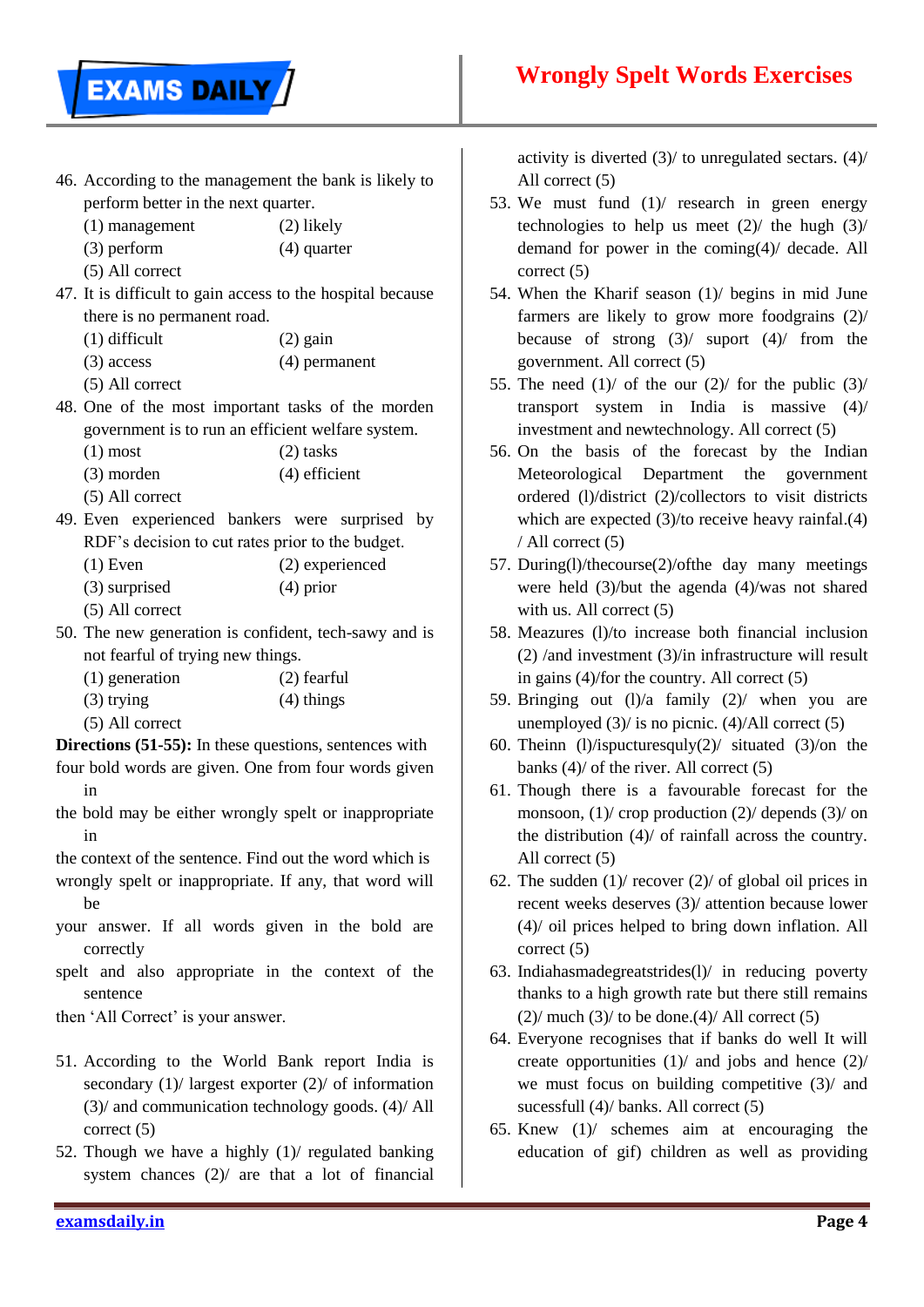

funding (2)/ to entrepreneurs and social security  $(3)$  to all  $(4)$  All correct  $(5)$ 

- 66. Soon farmers will be able (1)/to sell their produce to whoever they want to instead (2)/ of only to wholesale (3)/ tradars.(4)/ All correct (5)
- 67. 'La Nina' is a weather phenomenon which  $(1)$  is asociated (2)/ with abundant (3)/ rainfall In India say experts. (4)/ All correct (5)
- 68. With the aim  $(1)$  of achieving xero  $(2)$  accidents, (3)/ the Indian Railways has sought funds to upgrade (4)/ tracks and signalling systems. All correct (5)
- 69. It is better  $(1)$  to go slow  $(2)$  on labour reforms and hold (3)/ discussions with all parties (4)/ concerned with the matter. All correct (5)
- 70. Payments bank can collectt (1)/ deposits and offer (2)/ different payment solutions to customers but are not allowed  $(3)$  to lend. $(4)$  All correct  $(5)$

**Directions (71-75):** In each question below a sentence with four words printed in bold type is given. These are numbered as  $(1)$ ,  $(2)$ ,  $(3)$  and  $(4)$ . One of these four words printed in bold may be either misspelt or inappropriate in the context of the sentence. Find out the word which is wrongly spelt or inappropriate if any. The number of that word is your answer. If all the words printed in bold are correctly spelt and also appropriate in the context of the sentence, mart (5), i.e., 'All correct' as your answer.

- 71. The tiny toffee was priced at twoscents and was very expensive for the little boy.
	- (1) toffee (2) priced
	- (3) scents (4) expensive (5) All correct
- 72. Her talent in music came to four in the event that was organized by the committee.
	- $(1)$  talent  $(2)$  four (3) organized (4) committee
	- (5) All correct
- 73. The man was relieved to know that his interview had been postponed to a future date.
	- (1) relieved (2) interview
	- (3) postponed (4) future
	- (5) All correct
- 74. The pilot esclaimed, "You need to prepare for landing in twominutes.'
- (1) pilot (2) esclaimed
- (3) prepare (4) landing
- (5) All correct
- 75. On two consecutive nights the two greatest icones of show business were honoured with unprecedented affection. (1) consecutive (2) icones
	- (3) honoured (4) unprecedented
	- (5) All correct
- 76. Much to everyone"s surprise, theman road the horse with the; finesse of a well trained journey. (1) surprise (2)road
	- (3) finesse (4) journey
	- (5) All correct
- 77. The second any man, declared his love for princess and asked for her hand in marriage, thousands of goblins appeared to capture him and push him over the cliff.
	- (1) declared (2) marriage
	- (3) appeared (4) cliff
	- (5) All correct
- 78. "Are all living beings to be loved and cared for?" asked the little girl.
	- (1) living (2) beings
	- $(3)$  loved  $(4)$  cared
	- (5) All correct
- 79. The boy lived alone with his grandmother in a cottage beyond the fields.
	- (1) alone (2) cottage
	- (3) beyond (4) fields
	- (5) All correct
- 80. The water serged up above that massive rocks and drenched theold man.
	- (1) serged (2) massive
	- (3) rocks (4) drenched
- (5) All correct 81. The water had reseeded so much that the river looked parched and no animal frequented it anymore.
	- (1) reseeded (2) parched
	- (3) frequented (4) anymore
	- (5) All correct
- 82. The coins which meant so little to the banker seemed like a great fortune to the pauper.
	- (1) meant (2) seemed
	- (3) fortune (4) pauper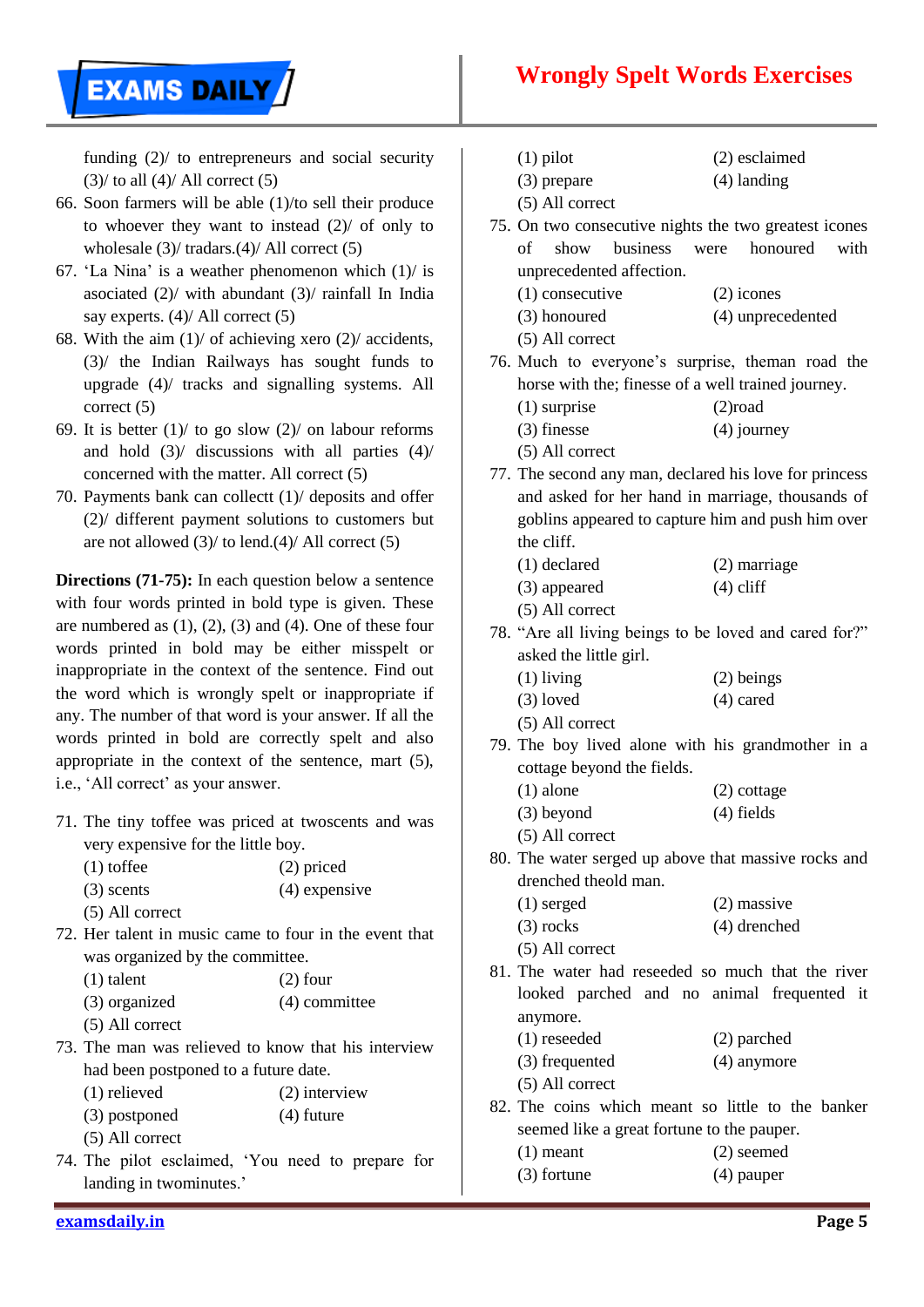

(5) All correct

- 83. Hardly had he spoken the last few words when the door swung open with a thude.
	- (1) Hardly (2) spoken
	- $(3)$  swung  $(4)$  thude
	- (5) All correct
- 84. As the children went out to play, they looked up at the light to which their friend was travelling.
	- (1) children (2) looked
	- (3) light (4) travelling
	- (5) All correct
- 85. The tiger found its pray and stalked it incessantly in order to capture it.

| $(1)$ pray        | (2) stalked   |
|-------------------|---------------|
| (3) incessantly   | $(4)$ capture |
| $(5)$ All correct |               |

**Directions (86-90):** In each question below a sentence with four words printed in bold type is given. These are numbered as (1), (2), (3) and (4). One of these four words printed in bold may be either misspelt or inappropriate in the context of the sentence. Find out the word which is wrongly spelt or inappropriate if any. The number of that word is your answer. If all the words printed in bold are correctly spelt and also appropriate in the context of the sentence, mark (5). i.e., 'All correct' as your answer.

- 86. An affidavit (1) / was filed by the Cyber law of Indian  $(2)$  / government  $(3)$  after the directory  $(4)$ of Court. All correct (5)
- 87. The economy  $(1)$  will witness further  $(2)$  reforms said the Prime Minister, promise (3)/ such measures (4)/ at top speed. All correct (5)
- 88. It is a good (1)/.business which gives (2)/ good cash flow  $(3)$  and profeets  $(4)$ . All correct  $(5)$
- 89. The tea company is plan  $(1)$  to take  $(2)$  a delegation  $(3)$  to Russia. its single largest  $(4)$ market. All correct (5)
- 90. After the explosion  $(1)$  the street was  $(2)$  full of people (3)/ run (4)/ for cover. All correct (5)
- 91. Worried (1)/ that his daughter would be scared (2)/ he staid(3)/ by her side throughout  $(4)$ / the night. All correct (5)
- 92. He could only see black spots as he fell  $(1)$  and the terrible  $(2)$ / sensation  $(3)$ / of being sucked by gravity. (4)/ All correct (5)
- 93. The merchant (1)/ paid no attention (2)/ to the pleas  $(3)$  of the boy and continued, heating(4) / him. All correct (5)
- 94. There is not a single  $(1)$  imperftecsion  $(2)$  in my heart, it is beautiful  $(3)$  and flawless.(4) All correct (5)
- 95. The toed (1)/ croaked (2)/ loudly and jumped (3)/ quickly into the icy (4)/ waters of the pond. All correct (5)
- **Directions (96-100)**: In each question below a sentence
- with four words printed in hold type is given. These are

numbered as  $(1)$ ,  $(2)$ ,  $(3)$  and  $(4)$ . One of these four words printed in hold may be either misspelt or

inappropriate in the context of the sentence. Find out the

word which is wrongly spelt or inappropriate if any. The

number of that word is your answer. If all the words printed in hold are correctly spelt and also appropriate in

the context of the sentence, mark (5), i.e., "All correct" as

your answer.

- 96. The guessed took undue advantage of our hospitality and refused to leave.
	- (1) guessed (2) undue
	- (3) advantage (4) hospitality
	- (5) All correct
- 97. As days passed by, the health of the old man gradually weakened.
	- (1) passed (2) health
	- (3) gradually (4) weakened
	- (5) All correct
- 98. On seeing the ripe fruit kept in the bowl he could not resist the urge to take a byte out of it.
	- $(1)$  bowl  $(2)$  resist
	- $(3)$  urge  $(4)$  byte
	- (5) All correct